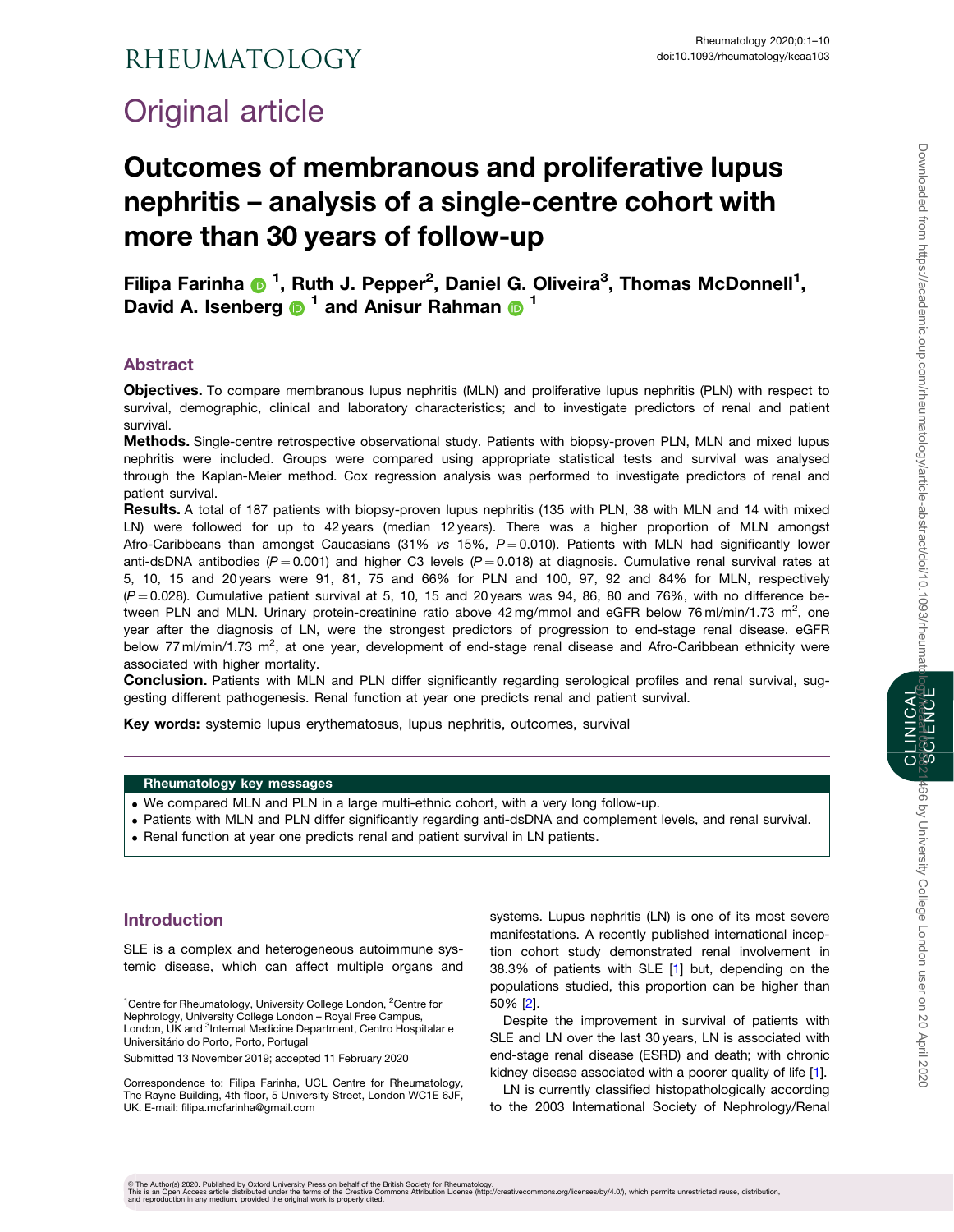<span id="page-1-0"></span>Pathology Society (ISN/RPS) classification system [\[3](#page-8-0)]. More than 50% of patients have proliferative LN (PLN). Membranous LN (MLN) is less frequent, accounting for 10–20% of cases [\[4\]](#page-8-0). In some patients, there is a combination of membranous and proliferative changes (mixed LN) [[3](#page-8-0)].

There are several studies analysing the long-term outcomes of patients with PLN  $[5-7]$  $[5-7]$  $[5-7]$  $[5-7]$  $[5-7]$ , MLN  $[8-10]$ , and even comparing pure PLN or pure MLN with mixed LN [\[11](#page-8-0)– [13\]](#page-9-0). However, to our knowledge there are no recent studies directly comparing the very long-term outcomes of PLN vs MLN. Our objectives were to compare patients with MLN and PLN with respect to survival, demographic, clinical and laboratory characteristics; and to investigate predictors of renal and patient survival.

#### **Methods**

#### Study population

All patients with LN followed at the Rheumatology Department of University College London Hospitals (UCLH) between January 1978 and December 2017 were studied. We included not only patients diagnosed at UCLH, but also those transferred from other centres. Study subjects had to fulfil ACR 1997 [[14](#page-9-0)] or SLICC 2012 [\[15](#page-9-0)] classification criteria for SLE, with a renal biopsy showing LN class III, IV, V or a combination of these, according to the ISN/RPS 2003 classification system [\[3](#page-8-0)]. We did not have any exclusion criteria. We divided the patients into three groups, according to the classification of their first renal biopsy: PLN (class III and IV), MLN (class V) and mixed LN (III+V or  $IV+V$ ).

This is an observational retrospective study of medical records collected over a period of over 30 years. All data were derived from normal clinical management and no patients underwent extra questionnaires or research procedures. No individualized or identifiable data are presented in this study. Therefore, ethical approval and informed consent were not required.

#### Data collection

Individual clinical files were reviewed in order to collect the following data:

Demographic data: year of birth, sex, ethnicity.

Clinical data: year of diagnosis of SLE, date of diagnosis of nephritis, number of renal biopsies, date of each renal biopsy, class of LN in each biopsy, development of ESRD, date of last visit, year and cause of death (if occurred), comorbidities, blood pressure (recorded as the proportion of visits when blood pressure was higher that the target of 130/80 mmHg), treatment with antimalarials, immunosuppressants and corticosteroids.

Laboratory data: ever-positive ANA, anti-dsDNA, anti-Sm, anti-RNP, anti-Ro, anti-La; antiphospholipid antibodies (anti-cardiolipin, anti-beta2glycoprotein1, lupus anticoagulant), ever-low C3; urinary protein/creatinine ratio (uPCR), serum creatinine, albumin, anti-dsDNA (ELISA) and C3 levels – all at the time of biopsy, 12 months afterwards, and at the time of last visit. The same assays were used, over time, for determination of ANA, ENA and anti-dsDNA at UCLH clinical laboratory.

We determined the estimated glomerular filtration rate (eGFR) for all patients using the CKD-EPI creatinine 2009 equation [\[16\]](#page-9-0).

Renal survival refers to the proportion of patients without ESRD after the diagnosis of LN. ESRD corresponds to the final stage of chronic kidney disease, where renal function is very poor (eGFR  $<$  15) and renal replacement therapy (dialysis or transplant) is necessary.

#### Statistical analysis

Statistical analysis was performed with IBM $^{\circledR}$  SPSS $^{\circledR}$ statistics version 22. For categorical variables, we compared groups using Pearson's chi-squared test. For continuous numerical variables, we used one-way ANOVA, with Tukey's post-hoc test (Welch's ANOVA and Games-Howell post-hoc test were used when homogeneity of variances was not met), or Kruskal– Wallis test. A paired-t test or a Wilcoxon signed-rank test were performed to compare laboratory results for paired samples, at different time points. Patient and renal cumulative survival were analysed through the Kaplan–Meier method. Patients were censored if they were lost to follow-up or reached the end of the study. Cox regression analysis was performed to investigate predictors of shorter survival: first, each of the possible predictive variables (chosen according to the clinical question) was tested in a univariable Cox regression. For continuous numerical variables showing a significant result, we constructed receiver operating characteristic curves ([Supplementary Figs S1 and S2,](https://academic.oup.com/rheumatology/article-lookup/doi/10.1093/rheumatology/keaa103#supplementary-data) available at Rheumatology online) to investigate whether there was a cut-off for each variable, which could be a good predictor of the event (ESRD or death). Then we tested that cut-off in the Cox regression, to find its hazard ratio. Afterwards, the variables showing significant results were tested together, using a maximum of one covariate for each 10 events in the multivariable Cox regression model. Significance level was defined at 0.05.

#### **Results**

#### Patients with MLN have lower anti-dsDNA and higher C3 levels than those with PLN, at the time of biopsy

A total of 187 patients with biopsy-proven PLN  $(n = 135)$ , MLN  $(n = 38)$  or mixed LN  $(n = 14)$  were included in this study. However, because of some missing laboratory data, the number of patients for certain analyses was lower (please see detailed number of patients in [Table 1](#page-2-0)). Median time of follow-up was 12 years (interquartile range  $(IQR) = 13$  years, maximum 42 years). Nineteen patients were diagnosed with LN before the age of 16. Age at diagnosis and time between the diagnosis of SLE and LN did not differ between the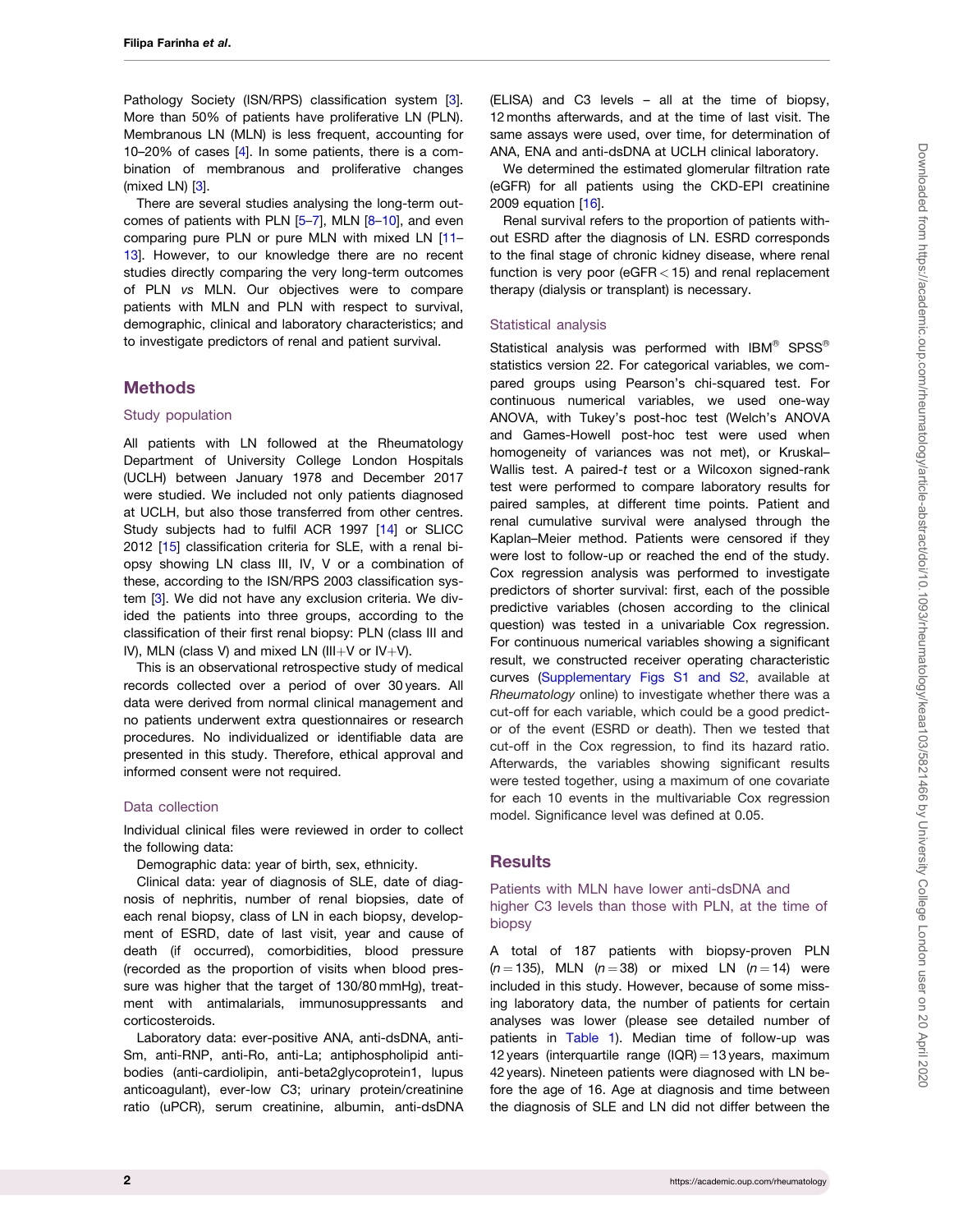|                                    |                                          | <b>Class III and IV</b> | <b>Class V</b> | $III + V$ or $IV + V$ | $\mathsf{P}$         |
|------------------------------------|------------------------------------------|-------------------------|----------------|-----------------------|----------------------|
| Total, n                           |                                          | 135                     | 38             | 14                    |                      |
| Females, n (%)                     |                                          | 123 (91)                | 33 (87)        | 11 (79)               | 0.303                |
| Ethnicity                          | Caucasian, n (%)                         | 67 (50)                 | 12 (32)        | 3(21)                 | $0.037^{\circ}$      |
|                                    | Afro-Caribbean, n (%)                    | 34 (25)                 | 18 (47)        | 6 (43)                |                      |
|                                    | Asian, $n$ (%)                           | 34 (25)                 | 8(21)          | 5 (36)                |                      |
|                                    | Age LN diagnosis (y), mean (s.p.)        | 29 (12)                 | 29 (14)        | 26(8)                 | 0.581                |
| Time SLE-LN (y), median (IQR)      |                                          | 1(4)                    | 1(6)           | 0(7)                  | 0.842                |
| uPCR at LN diagnosis, median (IQR) |                                          | 212 (411)               | 332 (346)      | 126 (209)             | 0.370                |
|                                    |                                          | $n = 70$                | $n = 26$       | $n = 8$               |                      |
|                                    | Nephrotic-range proteinuria, n (%)       | 27 (39)                 | 14 (54)        | 1(13)                 | 0.098                |
|                                    |                                          | $n = 70$                | $n = 26$       | $n = 8$               |                      |
|                                    | Creatinine at LN diagnosis, median (IQR) | 81 (37)                 | 63 (28)        | 70 (55)               | 0.009 <sup>b</sup>   |
|                                    |                                          | $n = 69$                | $n = 25$       | $n = 10$              |                      |
|                                    | eGFR at LN diagnosis, mean (s.p.)        | 95(35)                  | 120 (34)       | 113 (40)              | $0.007$ <sup>c</sup> |
|                                    |                                          | $n = 69$                | $n = 25$       | $n = 10$              |                      |
|                                    | Albumin at LN diagnosis, mean (s.p.)     | 31(7)                   | 30(6)          | 32(7)                 | 0.647                |
|                                    |                                          | $n = 63$                | $n = 21$       | $n = 10$              |                      |
| C3 at LN diagnosis, mean (s.p.)    |                                          | 0.62(0.24)              | 0.89(0.37)     | 0.66(0.24)            | $0.018^d$            |
|                                    |                                          | $n = 72$                | $n = 23$       | $n = 9$               |                      |
|                                    | Anti-dsDNA at LN diagnosis, median (IQR) | 488 (1541)              | 81 (129)       | 292 (206)             | $0.001^\circ$        |
|                                    |                                          | $n = 72$                | $n = 21$       | $n = 8$               |                      |
| $> 1$ renal biopsy, n (%)          |                                          | 29 (22)                 | 10(26)         | 6(43)                 | 0.192                |
|                                    | Different class in subs. biopsy, n (%)   | 6(21)                   | 5(50)          | 0(0)                  | 0.058                |
| Ever low C3, $n$ (%)               |                                          | 107 (80)                | 35 (92)        | 11 (79)               | 0.203                |
| Ever anti-dsDNA positive, n (%)    |                                          | 111 (83)                | 32 (84)        | 12 (86)               | 0.950                |
| Ever anti-Sm positive, n (%)       |                                          | 25 (19)                 | 16 (42)        | 6(43)                 | $0.004^{\dagger}$    |
| Ever anti-Ro positive, n (%)       |                                          | 54 (40)                 | 16 (42)        | 10(71)                | 0.081                |
| Ever anti-La positive, n (%)       |                                          | 21 (16)                 | 3(8)           | 4(29)                 | 0.168                |
| Ever anti-RNP positive, n (%)      |                                          | 42 (31)                 | 19 (50)        | 8 (57)                | $0.030^9$            |
| Use of antimalarials, $n$ (%)      |                                          | 82 (66)                 | 27(73)         | 9(69)                 | 0.732                |
|                                    | Use of immunosupressants, $n$ (%)        | 121 (95)                | 35(95)         | 14 (100)              | 0.669                |
| Use of steroids, $n$ (%)           |                                          | 125 (97)                | 36 (95)        | 13 (93)               | 0.668                |
| ESRD – total, $n$ (%)              |                                          | 34(25)                  | 3(8)           | 2(14)                 | 0.056                |
|                                    | ESRD – subgroup transplant, $n$ (%)      | 18 (53)                 | 1(33)          | 1(50)                 | 0.126                |
| Deaths, $n$ (%)                    |                                          | 30(22)                  | 4 (11)         | 1(7)                  | 0.135                |

<span id="page-2-0"></span>TABLE 1 Comparative description of the UCLH cohort of patients with proliferative, membranous and mixed LN

Note: There were missing data for some variables, therefore, we present the number of patients analysed for each group below the statistics for those variables. For variables with a statistically significant difference between groups, values are presented in bold. <sup>a</sup>Ethnicity: chi-squared test:  $P = 0.028$  when comparing class III and IV vs V;  $P = 0.525$  for class V vs mixed;  $P = 0.125$  for class III and IV vs mixed. <sup>b</sup>Creatinine at LN diagnosis: Kruskal–Wallis test was used to compare the three groups; Mann–Whitney's test was used to compare the groups in pairs:  $P = 0.002$  when comparing class III and IV vs V;  $P = 0.270$  for class V vs mixed;  $P = 0.484$  for class III and IV vs mixed. <sup>c</sup>eGFR at LN diagnosis: one-way ANOVA with Tukey HSD post hoc test: P = 0.008 when comparing class III and IV vs V; P = 0.850 for class V vs mixed; P = 0.289 for class III and IV vs mixed. <sup>d</sup>C3 at LN diagnosis: Welch ANOVA with Games-Howell post hoc test: P =0.009 when comparing class III and IV vs V;  $P = 0.124$  for class V vs mixed;  $P = 0.903$  for class III and IV vs mixed. <sup>e</sup>Anti-dsDNA at LN diagnosis: Kruskal–Wallis test was used to compare the three groups; Mann–Whitney's test was used to compare the groups in pairs:  $P < 0.001$  when comparing class III and IV vs V;  $P = 0.002$  for class V vs mixed;  $P = 0.558$  for class III and IV vs mixed. Ever anti-Sm positive: chi-squared test:  $P = 0.003$  when comparing class III and IV vs V;  $P = 0.961$  for class V vs mixed;  $P = 0.034$  for class III and IV vs mixed. <sup>g</sup>Ever anti-RNP positive: chi-squared test:  $P = 0.034$  when comparing class III and IV vs V; P = 0.647 for class V vs mixed; P = 0.052 for class III and IV vs mixed. eGFR: estimated glomerular filtration rate, ml/min/1.73 m<sup>2</sup>; ESRD: end-stage renal disease; IQR: interquartile range; LN: lupus nephritis; UCLH: University College London Hospitals; uPCR: urinary protein-creatinine ratio, mg/mmol; y: years. Creatinine is presented in  $\mu$ mol/l, albumin in g/l and C3 in g/l.

three groups. However, the groups differ significantly regarding ethnic distribution (Table 1). In fact, there was a significantly higher proportion of MLN amongst Afro-Caribbean patients than amongst Caucasian patients  $(31\% \text{ vs } 15\%, P = 0.010).$ 

At the time of diagnosis of LN, mean eGFR was significantly lower in patients with PLN than MLN or mixed LN (95 vs 120 vs 113 ml/min/1.73  $m^2$  respectively,  $P = 0.007$ ). There was no significant difference between groups regarding levels of uPCR or serum albumin, as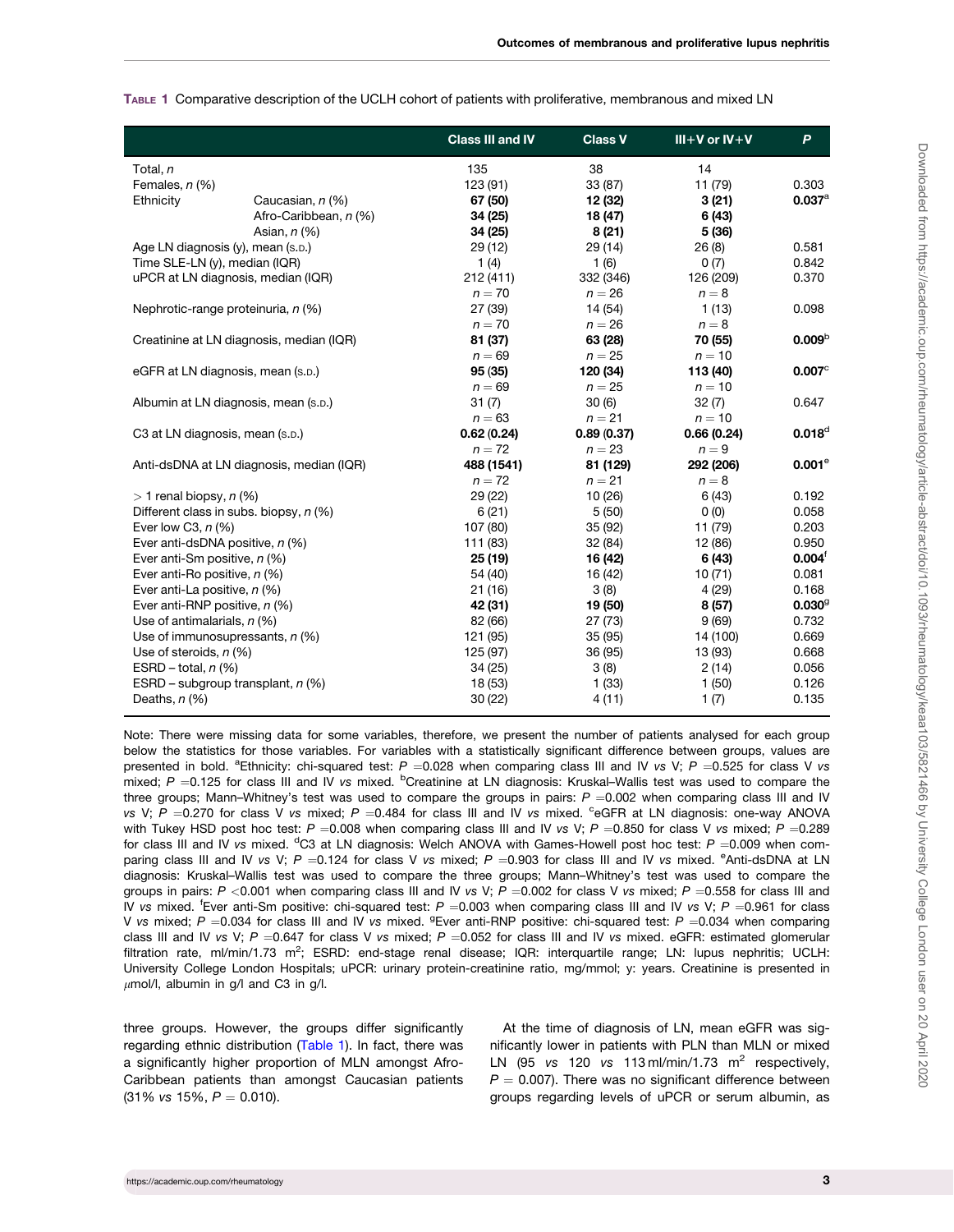all three groups had high levels of proteinuria and serum hypoalbuminemia ([Table 1](#page-2-0)).

At the time of biopsy, mean C3 levels were significantly lower in the PLN (0.62 (S.D. 0.24) g/l) and mixed LN (0.66 (S.D.0.24) g/l) groups than the MLN group (0.89 (S.D. 0.37) g/l) ( $P = 0.018$  for difference between groups). In fact, patients with MLN had near normal C3 levels (lower limit of normal at the UCLH laboratory  $=0.90$  g/l). They also had near normal antidsDNA levels (median 81 IU/l, IQR 129; upper limit of normal at UCLH  $=50$  IU/l) which were significantly lower than in those with PLN (median 488, IQR 1541) and mixed histology (median 292, IQR 206) ( $P = 0.001$  for difference between groups).

Conversely, the groups do not differ in the proportion of patients with ever-positivity for anti-dsDNA, anti-Ro and anti-La antibodies, as well as in the proportion of patients with ever-low C3 levels. However, the proportion of patients ever-positive for anti-Sm and anti-RNP antibodies was lower in patients with PLN. This was not surprising given that this group had a higher proportion of Caucasians, who, in turn, had a significantly lower proportion of anti-Sm (14% vs 38% in Afro-Caribbeans and 30% in Asians;  $P = 0.004$ ) and anti-RNP antibodies (21% vs 53% in Afro-Caribbeans and 45% in Asians;  $P < 0.001$ ).

The proportion of patients ever treated with antimalarials, steroids or immunosuppressants did not differ between groups. There was also no difference regarding the proportion of patients treated with each immunosuppressant drug: cyclophosphamide (49.5%, 45.9% and 35.7% for PLN, MLN and mixed LN, respectively;  $P = 0.607$ ), mycophenolate mofetil (57%, 59.5% and 78.6%;  $P = 0.297$ ), calcineurin inhibitors (7.8%, 10.8%) and 14.3%;  $P = 0.654$ ), azathioprine (66.1%, 70.3% and 78.6%;  $P = 0.605$ ) and B cell-depleting therapy using rituximab (42.2%, 39.5% and 57.1%;  $P = 0.505$ ).

One year after the diagnosis of LN, uPCR decreased significantly and serum albumin increased significantly in patients with both PLN and MLN, but not mixed LN (Table 2). At this time point, levels of C3 increased and levels of anti-dsDNA decreased significantly in patients with PLN and mixed LN, but these changes were not significant in patients with MLN (who had near-normal levels to start with).

Progression to ESRD is faster in patients with PLN and is associated with Afro-Caribbean ethnicity, not taking antimalarials, and eGFR and uPCR at diagnosis and at one year

During the time of follow-up, 39 patients progressed to ESRD and 20 of these had a renal transplant [\(Table 1](#page-2-0)). Cumulative renal survival rates at five, 10, 15 and 20 years were 91, 81, 75 and 66%, respectively, for

|                             | <b>LN</b> diagnosis | 12 months<br>after<br>diagnosis | P (diagnosis<br>vs 12 M) | 7 years<br>after<br>diagnosis <sup>a</sup> | Last visit <sup>a</sup> | P (diagnosis<br>vs LV) |
|-----------------------------|---------------------|---------------------------------|--------------------------|--------------------------------------------|-------------------------|------------------------|
| <b>Class III and IV</b>     | $n = 70$            | $n = 69$                        |                          | $n = 70$                                   | $n = 74$                |                        |
| uPCR, median (IQR)          | 212(411)            | 42 (116)                        | < 0.001                  |                                            | 21 (39)                 | 0.242                  |
| Creatinine, median (IQR)    | 81 (37)             | 75 (30)                         | 0.016                    | 71 (27)                                    | 72 (34)                 | 0.312                  |
| eGFR, mean (s.p.)           | 95(35)              | 98 (33)                         | 0.124                    | 96 (30)                                    | 87 (33)                 | 0.081                  |
| Albumin, mean (s.p.)        | 31(7)               | 39(6)                           | < 0.001                  |                                            | 42 (5)                  | < 0.001                |
| $C3$ , mean $(s.p.)$        | 0.62(0.24)          | 0.85(0.29)                      | < 0.001                  |                                            | 0.99(0.22)              | < 0.001                |
| Anti-dsDNA, median (IQR)    | 488 (1541)          | 91 (299)                        | < 0.001                  |                                            | 17 (80)                 | < 0.001                |
| <b>Class V</b>              | $n = 26$            | $n = 20$                        |                          | $n = 24$                                   | $n = 31$                |                        |
| uPCR, median (IQR)          | 332 (346)           | 39 (76)                         | < 0.001                  |                                            | 13 (82)                 | 0.266                  |
| Creatinine, median (IQR)    | 63 (28)             | 67 (29)                         | 0.559                    | 70 (24)                                    | 65 (30)                 | 0.523                  |
| eGFR, mean (s.p.)           | 120 (34)            | 115 (28)                        | 0.559                    | 108 (30)                                   | 97 (26)                 | 0.001                  |
| Albumin, mean (s.p.)        | 30(6)               | 38(5)                           | 0.001                    |                                            | 40 (5)                  | < 0.001                |
| $C3$ , mean $(s.D.)$        | 0.89(0.37)          | 0.92(0.35)                      | 0.708                    |                                            | 1.02(0.26)              | 0.189                  |
| Anti-dsDNA, median (IQR)    | 81 (129)            | 34 (79)                         | 0.103                    |                                            | 27 (109)                | 0.616                  |
| Class $III + V$ or $IV + V$ | $n = 8$             | $n = 7$                         |                          | $n = 6$                                    | $n = 9$                 |                        |
| uPCR, median (IQR)          | 126 (209)           | 148 (262)                       | 0.893                    |                                            | 79 (154)                | 0.686                  |
| Creatinine, median (IQR)    | 70 (55)             | 69 (21)                         | 0.889                    | 65 (13)                                    | 70 (11)                 | 0.767                  |
| eGFR, mean (s.p.)           | 131 (38)            | 117 (29)                        | 0.683                    | 112(21)                                    | 104 (23)                | 0.620                  |
| Albumin, mean (s.p.)        | 32(7)               | 35(9)                           | 0.362                    |                                            | 35 (14)                 | 0.574                  |
| $C3$ , mean $(s.p.)$        | 0.66(0.24)          | 0.78(0.27)                      | 0.020                    |                                            | 0.86(0.32)              | 0.089                  |
| Anti-dsDNA, median (IQR)    | 292 (206)           | 136 (155)                       | 0.046                    |                                            | 204 (368)               | 0.161                  |

TABLE 2 Evolution of laboratory parameters for each group of LN patients

Note: There were missing data for these variables, therefore, the number of patients analysed for each group does not correspond to the total number of patients. For variables with a statistically significant difference between time points, p values are presented in bold. <sup>a</sup>For creatinine levels and eGFR at 7 years and at the last visit, patients with ESRD were excluded from this analysis, as they constituted significant outliers. 12 M: 12 months after diagnosis of LN; eGFR: estimated glomerular filtration rate; IQR: interquartile range; LN: lupus nephritis; LV: last visit; uPCR: urinary protein-creatinine ratio.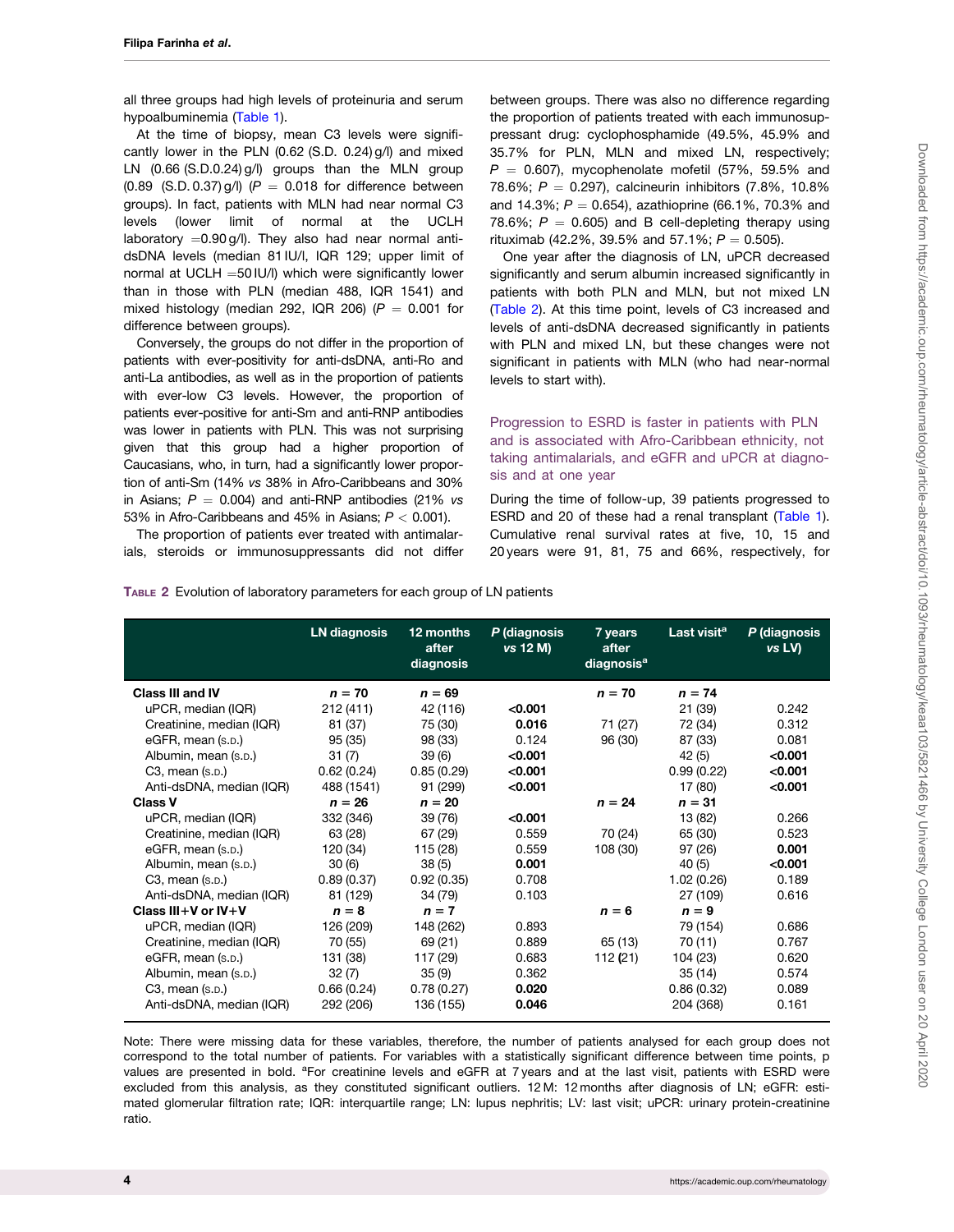<span id="page-4-0"></span>TABLE 3 Hazard ratios (HR) for possible predictors of ESRD and mortality, identified by univariable regression Cox analysis

| <b>Univariable Cox Regression</b> | <b>HR [95% CI]</b>    | P         |
|-----------------------------------|-----------------------|-----------|
| <b>Predictors of ESRD</b>         |                       |           |
| uPCR > 42 at 12 M                 | 8.081 [1.856, 35.179] | 0.005     |
| eGFR $<$ 76 at 12 M               | 4.985 [1.964, 12.651] | 0.001     |
| Ethnicity (AC)                    | 3.861 [1.817, 8.206]  | $<$ 0.001 |
| Histological class (III or IV)    | 3.423 [1.049, 11.173] | 0.041     |
| $eGFR < 82$ at LN diagnosis       | 2.833 [1.156, 6.945]  | 0.023     |
| $uPCR > 262$ at LN diagnosis      | 2.508 [1.062, 5.922]  | 0.036     |
| No antimalarials                  | 2.180 [1.089, 4.363]  | 0.028     |
| % Diastolic $BP > 80$ mmHq        | 1.016 [1.001, 1.030]  | 0.032     |
| <b>Predictors of mortality</b>    |                       |           |
| eGFR $<$ 77 at 12 M               | 6.591 [2.252, 19.294] | 0.001     |
| No antimalarials                  | 3.799 [1.820, 7.929]  | $<$ 0.001 |
| No steroids                       | 3.719 [1.119, 12.359] | 0.032     |
| ESRD                              | 3.299 [1.694, 6.424]  | $<$ 0.001 |
| UPCR $\geq$ 67 at 12 M            | 3.102 [1.039, 9.266]  | 0.043     |
| Age LN diagnosis $>$ 33           | 2.278 [1.162, 4.465]  | 0.016     |
| Ethnicity (AC)                    | 2.241 [1.053, 4.770]  | 0.036     |
| Year LN diagnosis                 | 0.959 [0.924, 0.996]  | 0.032     |
| % Diastolic $BP > 80$ mmHg        | 1.022 [1.005, 1.039]  | 0.009     |

See [Supplementary Tables S1 and S2,](https://academic.oup.com/rheumatology/article-lookup/doi/10.1093/rheumatology/keaa103#supplementary-data) available at Rheumatology online, for full list of variables tested and respective HR. BP: blood pressure; eGFR: estimated glomerular filtration rate, ml/min/1.73 m<sup>2</sup>; uPCR: urinary protein-creatinine ratio, mg/mmol.

proliferative LN, and 100, 97, 92 and 84% for membranous LN, with a significant difference between these two groups  $(P = 0.028)$ .

Having uPCR above 42 mg/mmol or eGFR below 76 ml/min/1.73  $m^2$ , one year after the diagnosis of LN, were the strongest predictors of progression to ESRD, in univariable analysis, with hazard ratios (HR) of eightfold and five-fold, respectively (Table 3). HR for uPCR and eGFR at the time of diagnosis were considerably smaller (2.5 and 2.8 respectively). Other factors associated with increased risk of ESRD were Afro-Caribbean ethnicity (HR = 3.9), PLN (HR = 3.4), not having taken antimalarials  $(HR = 2.1)$  and poorly controlled diastolic blood pressure. The effect of uPCR and eGFR at one year remained significant after adjusting for ethnicity, histological class, uPCR and eGFR at the time of diagnosis, the use of antimalarials and diastolic blood pres-sure ([Table 4\)](#page-5-0). eGFR at the time of diagnosis and one year afterwards are strongly correlated  $(r = 0.778,$  $P < 0.001$ ).

[Fig. 1](#page-6-0) shows Kaplan–Meier curves demonstrating the effect of each of the factors shown in Table 3 on development of ESRD over time. All the graphs show significant separation of the curves. With respect to the main aim of this paper, [Fig. 1d](#page-6-0) shows that patients with MLN had significantly better renal survival than those with PLN, although this significance was lost in the multivariable analysis due to the much stronger predictive effect of uPCR and eGFR ([Table 4](#page-5-0)).

At the last follow-up visit, excluding the patients who developed ESRD, there were three patients (8%) with MLN and 18 patients (13%) with PLN with an eGFR below  $60$  ml/min/1.73 m<sup>2</sup>.

Mortality does not differ between patients with MLN and PLN but is associated with Afro-Caribbean ethnicity, ESRD and eGFR at one year

Thirty-five of the 187 patients died. The main causes of death were infection ( $n = 11$ ) and cardiovascular ( $n = 11$ ), followed by cancer ( $n = 7$ ) and other causes ( $n = 5$ ). For one patient, the cause of death was uncertain. Cumulative survival figures at five, 10, 15 and 20 years are 94, 86, 80 and 76%, respectively.

Table 3 shows that a number of variables were associated with increased mortality on univariable analysis, with eGFR below 77 ml/min/1.73  $m^2$ , one year after the diagnosis of LN, being associated with the highest HR (6.6) for death. After adjusting for eGFR at one year, only Afro-Caribbean ethnicity and ESRD were independently associated with mortality [\(Table 4\)](#page-5-0). [Fig. 2a–](#page-7-0)c represents the Kaplan–Meier survival curves showing the significant effects of these three factors. Of note, there was no significant difference in survival between patients with MLN and PLN on Kaplan–Meier analysis (log rank  $P = 0.122$ ). Amongst patients with ESRD, there was a significant difference in survival when comparing those who received a transplant with those who stayed on dialysis [\(Fig. 2d\)](#page-7-0).

### **Discussion**

Our results suggest that patients with MLN differ significantly from patients with PLN regarding ethnic background, serologic profiles (anti-dsDNA and C3 levels at the time of diagnosis) and renal survival. We identified uPCR above 42 mg/mmol and eGFR below 76 ml/min/ 1.73  $m^2$ , one year after the diagnosis of LN, as the strongest predictors of progression to ESRD. An eGFR below 77 ml/min/1.73 m<sup>2</sup> one year after the diagnosis of LN, development of ESRD and Afro-Caribbean ethnicity are associated with higher mortality.

Active SLE is often characterized by low complement and raised anti-dsDNA levels, and there were striking differences in these parameters between the membranous and proliferative groups. Other authors have described the differences we found with respect to antidsDNA and complement levels at the time of diagnosis. In fact, it is generally accepted that patients with pure MLN can present with normal complement levels and negative anti-dsDNA binding [\[17](#page-9-0), [18\]](#page-9-0). However, this is the first study directly comparing the actual levels of these serological markers in a large multi-ethnic cohort of patients with MLN or PLN.

The higher proportion of positive anti-Sm and anti-RNP antibodies in patients with MLN and mixed LN probably reflects the higher proportion of Afro-Caribbeans in these two groups. Other studies have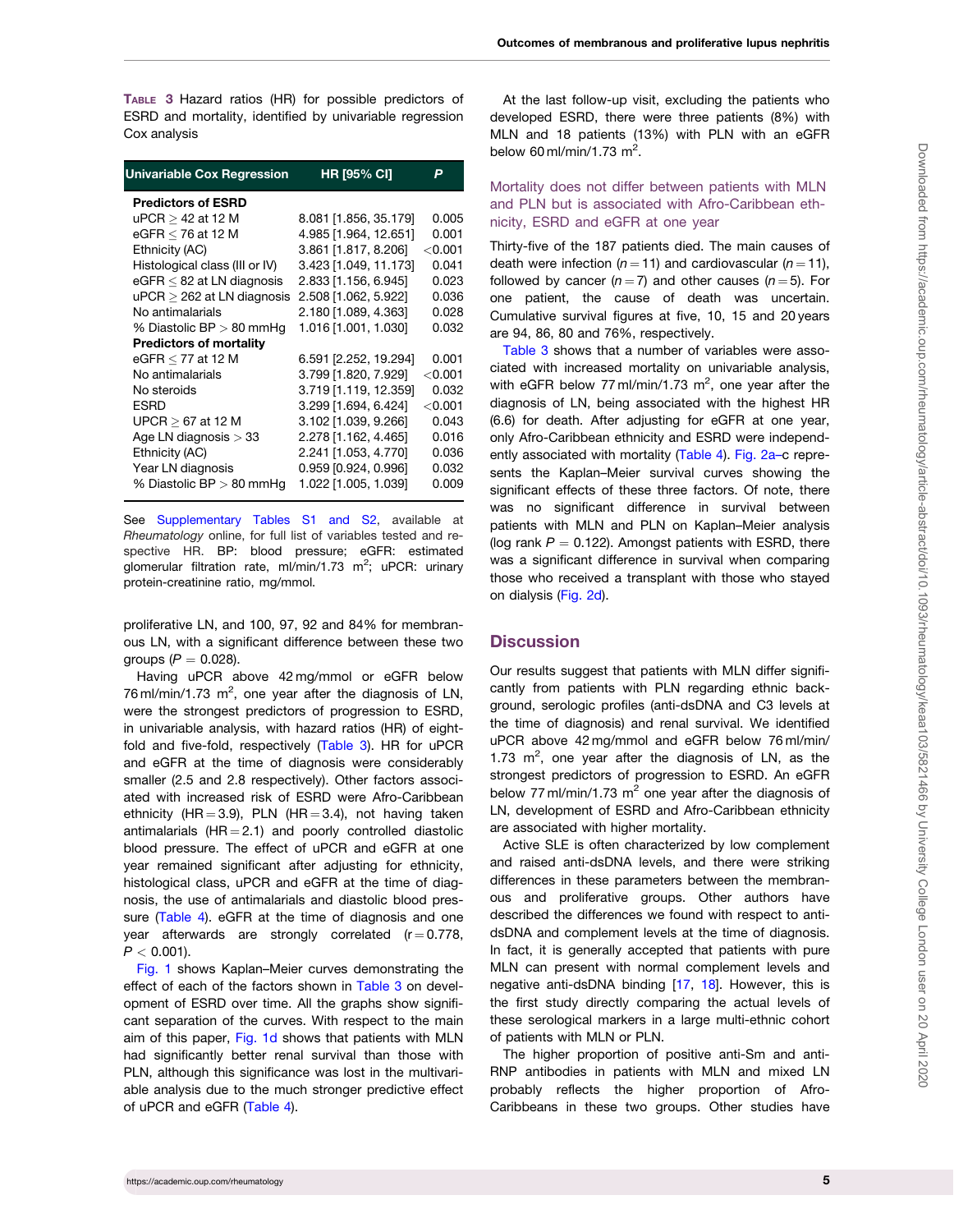#### <span id="page-5-0"></span>TABLE 4 HR for predictors of ESRD and mortality (variables analysed in pairs with Cox regression)

| <b>Cox regression</b>          | HR [95% CI]                         | P         |
|--------------------------------|-------------------------------------|-----------|
| <b>Predictors of ESRD</b>      |                                     |           |
| $\mu$ PCR $>$ 42 at 12 M       | 6.365 [1.431, 28.321]               | 0.015     |
| eGFR $<$ 76 at 12 M            | 8.041 [2.831, 22.834]               | $<$ 0.001 |
| $uPCR > 42$ at 12 M            | 8.027 [1.820, 35.401]               | 0.006     |
| Ethnicity (AC)                 | 1.200 [0.361, 3.989]                | 0.766     |
| eGFR $\leq$ 76 at 12 M         | 6.800 [2.490, 18.572]               | <0.001    |
| <b>Ethnicity (AC)</b>          | 4.138 [1.235, 13.870]               | 0.021     |
| $\mu$ PCR $>$ 42 at 12 M       | 9.229 [2.104, 40.481]               | 0.003     |
| Histological class (III or IV) | 286141.61 [< 0.001-7.149E+187]      | 0.953     |
| eGFR $<$ 76 at 12 M            | 4.300 [1.633, 11.321]               | 0.003     |
| Histological class (III or IV) | 233853.34 [< 0.001 - 1.219 E + 192] | 0.955     |
| $\mu$ PCR $>$ 42 at 12 M       | 5.204 [1.169, 23.163]               | 0.030     |
| eGFR $<$ 82 at LN diagnosis    | 4.660 [1.476, 14.713]               | 0.009     |
| $\mu$ PCR $>$ 42 at 12 M       | 5.489 [1.226, 24.574]               | 0.026     |
| $uPCR > 262$ at LN diagnosis   | 2.739 [0.939, 7.992]                | 0.065     |
| eGFR $\leq 76$ at 12 M         | 4.030 [1.548, 10.495]               | 0.004     |
| $uPCR > 262$ at LN diagnosis   | 2.195 [0.826, 5.836]                | 0.115     |
| $\mu$ PCR $>$ 42 at 12 M       | 7.119 [1.615, 31.385]               | 0.010     |
| <b>No antimalarials</b>        | 3.828 [1.360, 10.778]               | 0.011     |
| eGFR $<$ 76 at 12 M            | 3.659 [1.337, 10.011]               | 0.012     |
| No antimalarials               | 2.382 [0.857, 6.621]                | 0.096     |
| $\mu$ PCR $>$ 42 at 12 M       | 5.051 [1.097, 23.349]               | 0.038     |
| % Diastolic BP $> 80$ mmHg     | 1.010 [0.0990, 1.030]               | 0.347     |
| eGFR $<$ 76 at 12 M            | 3.554 [1.214, 10.407]               | 0.021     |
| % Diastolic BP $> 80$ mmHg     | 1.012 [0.992, 1.032]                | 0.239     |
| Predictors of mortality        |                                     |           |
| eGFR $<$ 77 at 12 M            | 5.288 [1.603, 17.447]               | 0.006     |
| No antimalarials               | 1.514 [0476, 4.813]                 | 0.482     |
| eGFR $\leq$ 77 at 12 M         | 6.040 [1.995, 18.283]               | 0.001     |
| No steroids                    | 2.420 [0.525, 11.159]               | 0.257     |
| eGFR $<$ 77 at 12 M            | 3.543 [1.120, 11.210]               | 0.031     |
| <b>ESRD</b>                    | 5.807 [1.817, 18.555]               | 0.003     |
| eGFR < 77 at 12 M              | $9.242$ [2.418, 35.319]             | 0.001     |
| $UPCR > 67$ at 12 M            | 2.119 [0.611, 7.354]                | 0.237     |
| eGFR $<$ 77 at 12 M            | 14.927 [4.053, 54.982]              | < 0.001   |
| <b>Ethnicity</b>               | 11.506 [2.669, 49.598]              | 0.001     |
| eGFR < 77 at 12 M              | 5.440 [1.770, 16.719]               | 0.003     |
| Age LN diagnosis $>$ 33        | 1.887 [0.638, 5.584]                | 0.251     |
| eGFR $<$ 77 at 12 M            | 6.866 [2.290, 20.581]               | 0.001     |
| Year LN diagnosis              | 1.014 [0.938, 1.096]                | 0.723     |
| eGFR $\leq$ 77 at 12 M         | 4.665 [1.308, 16.641]               | 0.018     |
| % Diastolic BP $> 80$ mmHg     | 1.013 [0.989, 1.037]                | 0.288     |

Note: Due to small number of events (ESRD and death), multivariable Cox regression analysis was limited to two covariates. Therefore, instead of including all the eight or nine explicative variables at the same time in a regression model predicting ESRD or death, respectively, we included only a pair of variables at a time. Each possible explicative variable was tested against the variables with the highest HR on univariable analysis (uPCR and eGFR at one year in the case of ESRD, and eGFR at one year in the case of mortality). Variables that keep statistical significance in the multivariable model are presented in bold. eGFR: estimated glomerular filtration rate, ml/min/1.73 m<sup>2</sup>; uPCR: urinary protein-creatinine ratio, mg/mmol.

shown these antibodies to be more prevalent in Afro-Caribbean patients [[19](#page-9-0)]. It is accepted that the overall prevalence of LN is higher in people of African ancestry, Hispanics and Asians, compared with Caucasians [[20](#page-9-0)]. An epidemiologic study published in 2006, aiming to investigate the prevalence and incidence of biopsy-proven LN in the north-west of England, estimated that the proportion of SLE patients with LN was 10% in Caucasian patients, 27% in Indo-Asian, and 58% in Afro-Caribbean patients [[21\]](#page-9-0). However, no previous studies have shown a difference in ethnic background between patients with PLN and MLN.

Renal survival and mortality rates in our patients are similar to most other cohorts [[22](#page-9-0)], as are the main causes of death [[23](#page-9-0)–[26\]](#page-9-0). In contrast, a Japanese study with 186 LN patients showed lower ESRD and mortality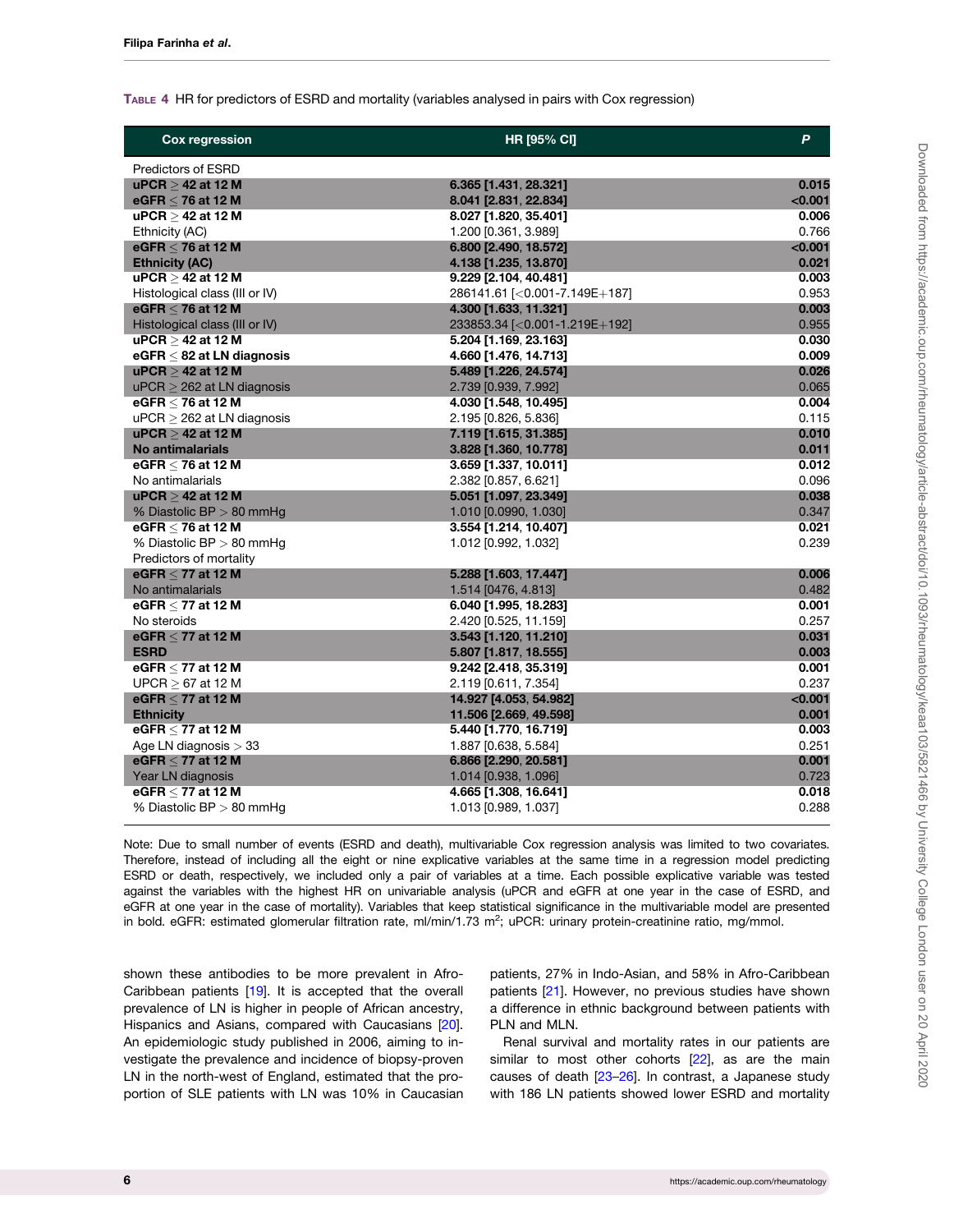

<span id="page-6-0"></span>FIG. 1 Kaplan–Meier curves showing cumulative renal survival for different groups of patients with membranous and proliferative LN

rates; however, more than one-third of the patients included had mesangial LN (class I and II), which is associated with a significantly better prognosis and does not require the same treatment as class III, IV or V [[27\]](#page-9-0).

It is important to note that five of our 38 patients classified as MLN on the first renal biopsy developed proliferative changes on a subsequent biopsy (three patients had class IV and two patients had mixed LN), carried out due to relapse of proteinuria. This included two of the only three MLN patients who developed ESRD. Therefore, whereas we are confident that the prognostic predictors for ESRD shown in Fig. 1 are true for PLN, we do not have enough data to confirm their validity for pure MLN. However, a recent retrospective multicentre study by Silva-Fernandez et al. analysed the outcome of 150 patients with pure MLN from Spain and the US (65% Caucasians), with a mean follow up of 7.6 years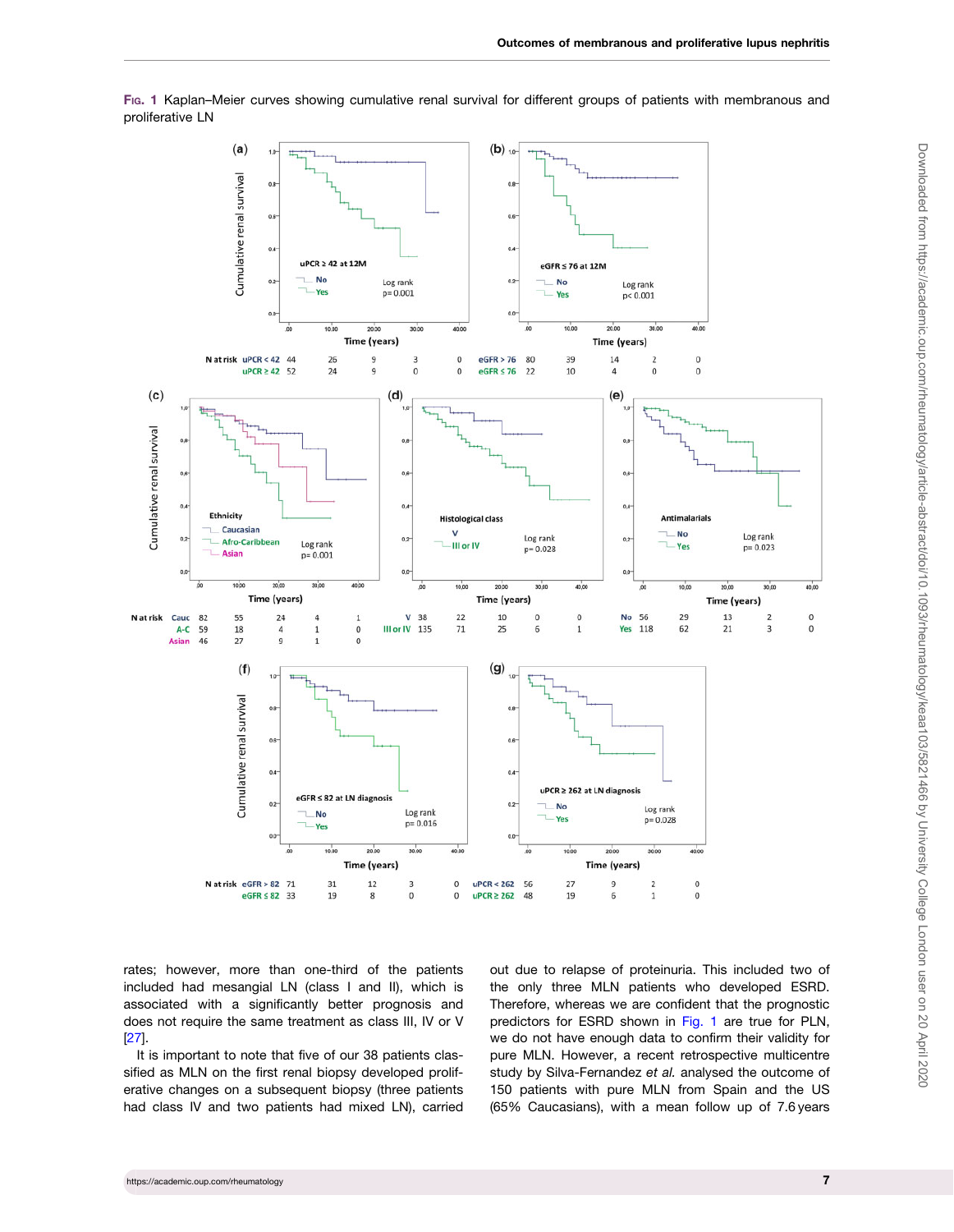<span id="page-7-0"></span>

FIG. 2 Kaplan–Meier curves showing cumulative patient survival for different groups of patients with MLN and PLN

[[8](#page-8-0)]. By the end of follow-up, eight patients (5.3%) had developed ESRD and nine patients (6%) had died. Predictors of ESRD and death were only investigated with univariable logistic regression analysis due to the small number of events. As in our study, the authors found high proteinuria, high serum creatinine and low creatinine clearance at time of diagnosis to be associated with ESRD. Other parameters associated with ESRD were male sex, hypertension and dyslipidaemia. Male sex was also identified in some other studies as a predictor of worse prognosis [[28–30\]](#page-9-0). In our study, which included 20 males, the Cox regression analysis did not show a significant effect of sex on renal or patient survival [\(Supplementary Tables S1 and S2](https://academic.oup.com/rheumatology/article-lookup/doi/10.1093/rheumatology/keaa103#supplementary-data), available at Rheumatology online).

Predictors of death in the study by Silva-Fernandez et al. [\[8\]](#page-8-0) included age, haemodialysis and not having received mycophenolate mofetil or antimalarials. We found both age at diagnosis and the absence of treatment with antimalarials to be associated with death, on univariable analysis. However, the effect was not significant after adjusting for eGFR. Several other studies mention the protective role of antimalarials in patients with LN [[8](#page-8-0), [31\]](#page-9-0). We did not analyse the effect of each individual immunosuppressant separately, but did not find a significant effect from the use of immunosuppressants as a whole. Our patients on dialysis also had poorer survival than those who received a transplant, and this has been already shown by other studies [[32](#page-9-0), [33\]](#page-9-0). ESRD in general has been found to predict higher mortality in patients with LN [\[34\]](#page-9-0).

Although most studies suggest baseline proteinuria and serum creatinine as predictors of prognosis [[8](#page-8-0), [28–](#page-9-0) [31](#page-9-0)], several other studies, like ours, support the importance of renal parameters at 12 months [[6](#page-8-0), [35](#page-9-0), [36](#page-9-0)]. Dall'Era et al. looking at long-term outcomes in 76 patients of the Euro-Lupus Nephritis Cohort, found proteinuria below 0.8 g/day, 12 months after beginning treatment, to be the single best predictor of good longterm renal function (sensitivity 81% and specificity 78%) [[6\]](#page-8-0). Similarly, in 90 patients from the MAINTAIN Nephritis Trial, a cut-off of 0.7 g/day for proteinuria was the best predictor of renal outcome (sensitivity 71%, specificity 75%) [\[36\]](#page-9-0). Furthermore, a Japanese study with 81 patients followed for a median period of 4.25 years showed that achieving a complete renal remission (uPCR < 50 mg/mmol and a normal or near normal eGFR) at 12 months after induction therapy was associated with a higher flare-free rate [\[35\]](#page-9-0).

Different studies showed that sustained renal remission is associated with a better prognosis in LN [[37](#page-9-0)], notably with reduced progression to chronic kidney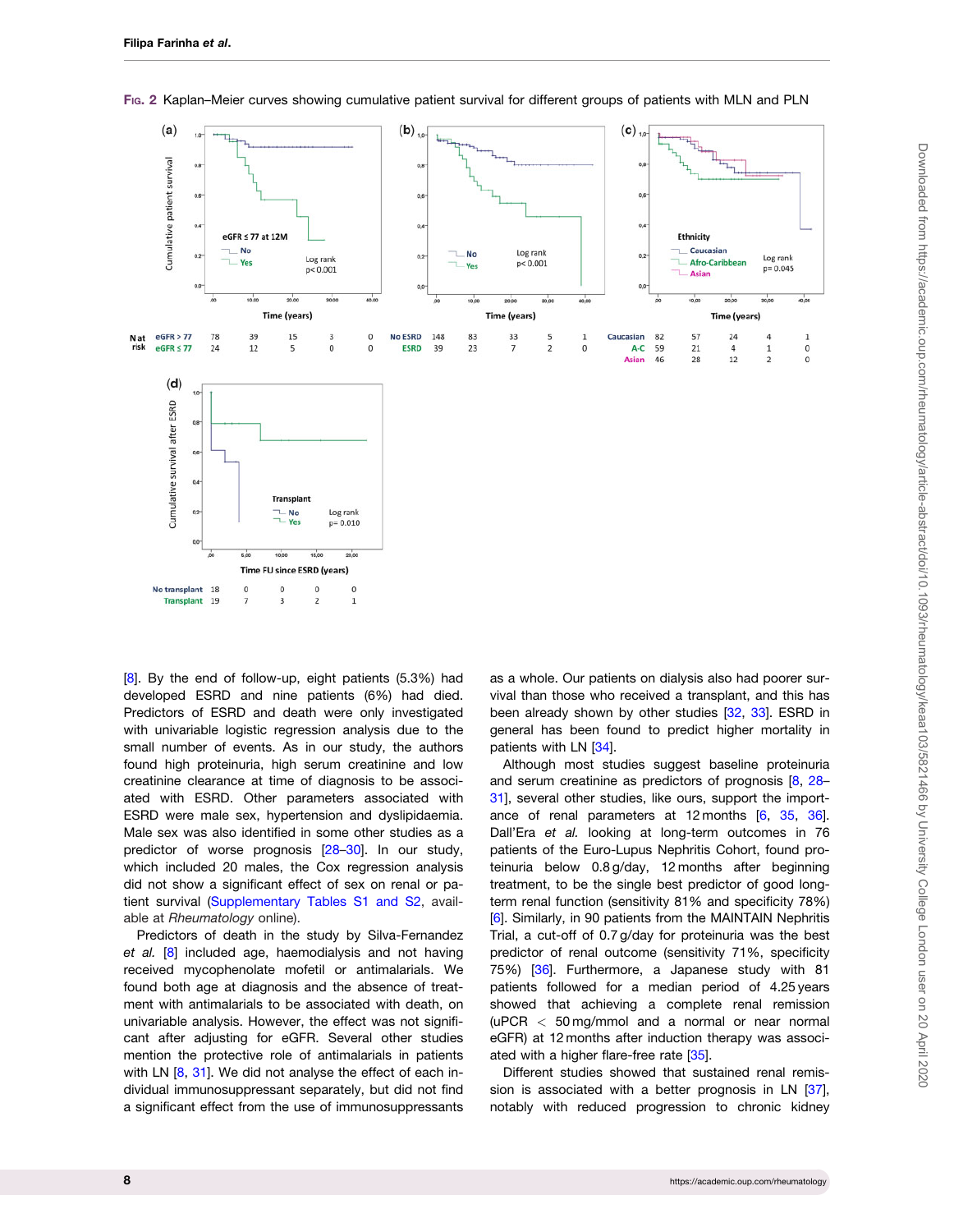<span id="page-8-0"></span>disease, ESRD and mortality [[38](#page-9-0)]. A Korean study suggested that, in diffuse PLN, remission of proteinuria is an independent prognostic marker associated with improved renal and patient survival, regardless of the time between the biopsy and the normalization of proteinuria or the recurrence of proteinuria after remission [7].

Alarcón and collaborators, in the USA, showed that while outcomes were poorer in ethnic minority groups, poverty, rather than ethnicity, was independently associated with mortality of SLE patients [\[20,](#page-9-0) [39](#page-9-0)]. In the UK, where access to the health system is free, socioeconomic factors should play a less preponderant role, as suggested by a 25-year follow up of our cohort [\[40\]](#page-9-0). A further formal study, assessing socioeconomic factors such as education, employment status and others, would help to answer this question definitively.

One of the main limitations of our study is the high number (44%) of patients with some missing laboratory data at the time of the renal biopsy. These patients could not be included in the Cox regression analyses investigating the effect of those specific laboratory parameters on ESRD and death. However, patients included in the analyses do not differ significantly from those with missing data regarding sex, age of diagnosis, class of LN, treatment received, ESRD and deaths [\(Supplementary Table](https://academic.oup.com/rheumatology/article-lookup/doi/10.1093/rheumatology/keaa103#supplementary-data) [S3](https://academic.oup.com/rheumatology/article-lookup/doi/10.1093/rheumatology/keaa103#supplementary-data), available at Rheumatology online).

We believe that the main strengths of our study relate to our large multi-ethnic cohort with a very long period of follow-up, often exceeding 30 years. We used survival analysis to investigate predictors of ESRD and death, which, as opposed to linear or logistic regression, takes into account the time when the event occurred rather than only whether it occurred or not. Furthermore, this kind of analysis considers the subjects in whom the event did not occur during the time of follow-up (censored); therefore, the risk of bias due to underestimating the occurrence of the event is lower.

In conclusion, patients with MLN and PLN differ significantly regarding serological profiles and renal survival, suggesting different pathogenesis. Notably, antidsDNA antibodies, which have been associated with the pathogenesis of PLN, may not have a preponderant role in MLN. Antigen discovery studies using proteomic techniques, for instance, would be important to investigate the antigens and antibodies involved in LN. Studies with other multi-ethnic cohorts would be important to confirm our finding of a higher proportion of MLN amongst patients with African ancestry. This might represent a different genetic susceptibility associated with MLN. Proteinuria and renal function at year one appear to be the best predictors of progression to ESRD. Renal function at year one, ESRD and ethnicity are associated with mortality.

## Acknowledgements

This work was carried out at a centre supported by the National Institute for Health Research University College London Hospitals Biomedical Research Centre.

Funding: F.F. and T.M. were funded by LUPUS UK (Grants 1543411 and 1579346). T.M. was supported by the Medical Research Council (Grant MR/P017371/1).

Disclosure statement: The authors have declared no conflicts of interest.

## Supplementary data

[Supplementary data](https://academic.oup.com/rheumatology/article-lookup/doi/10.1093/rheumatology/keaa103#supplementary-data) are available at Rheumatology online.

## **References**

- [1](#page-0-0) Hanly JG, O'Keeffe AG, Su L et al. The frequency and outcome of lupus nephritis: results from an international inception cohort study. Rheumatology 2016;55:252–62.
- [2](#page-0-0) Ortega LM, Schultz DR, Lenz O, Pardo V, Contreras GN. Review: lupus nephritis: pathologic features, epidemiology and a guide to therapeutic decisions. Lupus 2010;19:557–74.
- [3](#page-1-0) Weening JJ, D'Agati VD, Schwartz MM et al. The classification of glomerulonephritis in systemic lupus erythematosus revisited. J Am Soc Nephrol 2004;15: 241–50.
- [4](#page-1-0) Austin HA III, Illei GG, Balow JE. Lupus membranous nephropathy. In: EJLewis, MMSchwartz, SMKorbet, DTMChan, eds. Lupus nephritis. 2nd edn. Oxford: Oxford University Press, 2011: 169–98.
- 5 Hanaoka H, Iida H, Kiyokawa T, Takakuwa Y, Kawahata K. Early achievement of deep remission predicts low incidence of renal flare in lupus nephritis class III or IV. Arthritis Res Ther 2018;20:86.
- [6](#page-7-0) Dall'Era M, Cisternas MG, Smilek DE et al. Predictors of long-term renal outcome in lupus nephritis trials: lessons learned from the Euro-Lupus Nephritis cohort. Arthritis Rheumatol 2015;67:1305–13.
- 7 Koo HS, Kim S, Chin HJ. Remission of proteinuria indicates good prognosis in patients with diffuse proliferative lupus nephritis. Lupus 2016;25:3–11.
- [8](#page-6-0) Silva-Fernandez L, Oton T, Askanase A et al. Pure membranous lupus nephritis: description of a cohort of 150 patients and review of the literature. Reumatol Clin 2019;15:34–42.
- 9 Mejia-Vilet JM, Cordova-Sanchez BM, Uribe-Uribe NO, Correa-Rotter R. Immunosuppressive treatment for pure membranous lupus nephropathy in a Hispanic population. Clin Rheumatol 2016;35: 2219–27.
- 10 Pastén V R, Massardo V L, Rosenberg G H et al. Curso clínico de la nefropatía membranosa lúpica pura. Rev Méd Chile 2005;133:23-32.
- 11 Ikeuchi H, Hiromura K, Kayakabe K et al. Renal outcomes in mixed proliferative and membranous lupus nephritis (Class III/IV  $+$  V): a long-term observational study. Mod Rheumatol 2016;26:908–13.
- 12 Moroni G, Quaglini S, Gravellone L et al. Membranous nephropathy in systemic lupus erythematosus: long-term outcome and prognostic factors of 103 patients. Semin Arthritis Rheum 2012;41:642–51.